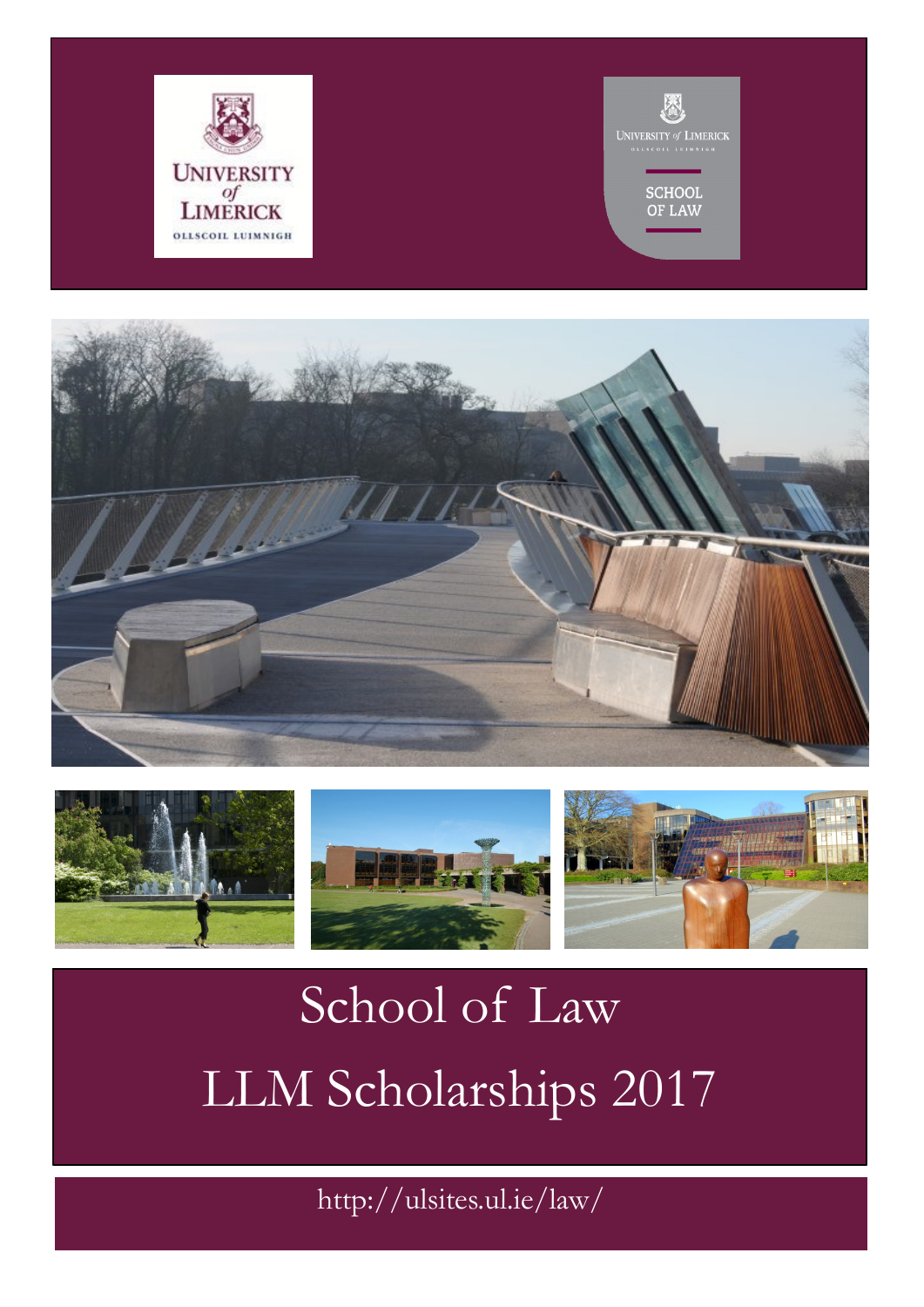## **Half-Fee Scholarships Available for EU Students in the following programmes:**

- **LLM/MA in Human Rights in Criminal Justice**
- **LLM in International Commercial Law**
- **LLM General**



The School of Law is delighted to announce six half-fee scholarships for our three Masters' programmes for the academic year 2017/2018. In order to be eligible for the award of the scholarship, students must:\*

- Be accepted (or conditionally accepted) onto a Taught Masters in the School of Law at UL.
- Have attained a very good primary degree (level 8) or equivalent.

Scholarships are awarded on the basis of academic merit, the submitted personal statement, and in some cases, financial need and professional/extracurricular achievements.

**Deadline** for receipt of Half-Fee Scholarship applications: 2nd June 2017 at 5pm.

Email your application to the relevant Course Director: (including your personal statement)

- LLM/MA in Human Rights in Criminal Justice (Dr Ger Coffey, ger.coffey@ul.ie)
- LLM in International Commercial Law (Sinead Eaton, sinead.eaton@ul.ie)
- LLM General (Dr Kathryn O'Sullivan, Kathryn.OSullivan@ul.ie)
- \* Recipients of other scholarships based on academic grades will not be eligible for consideration.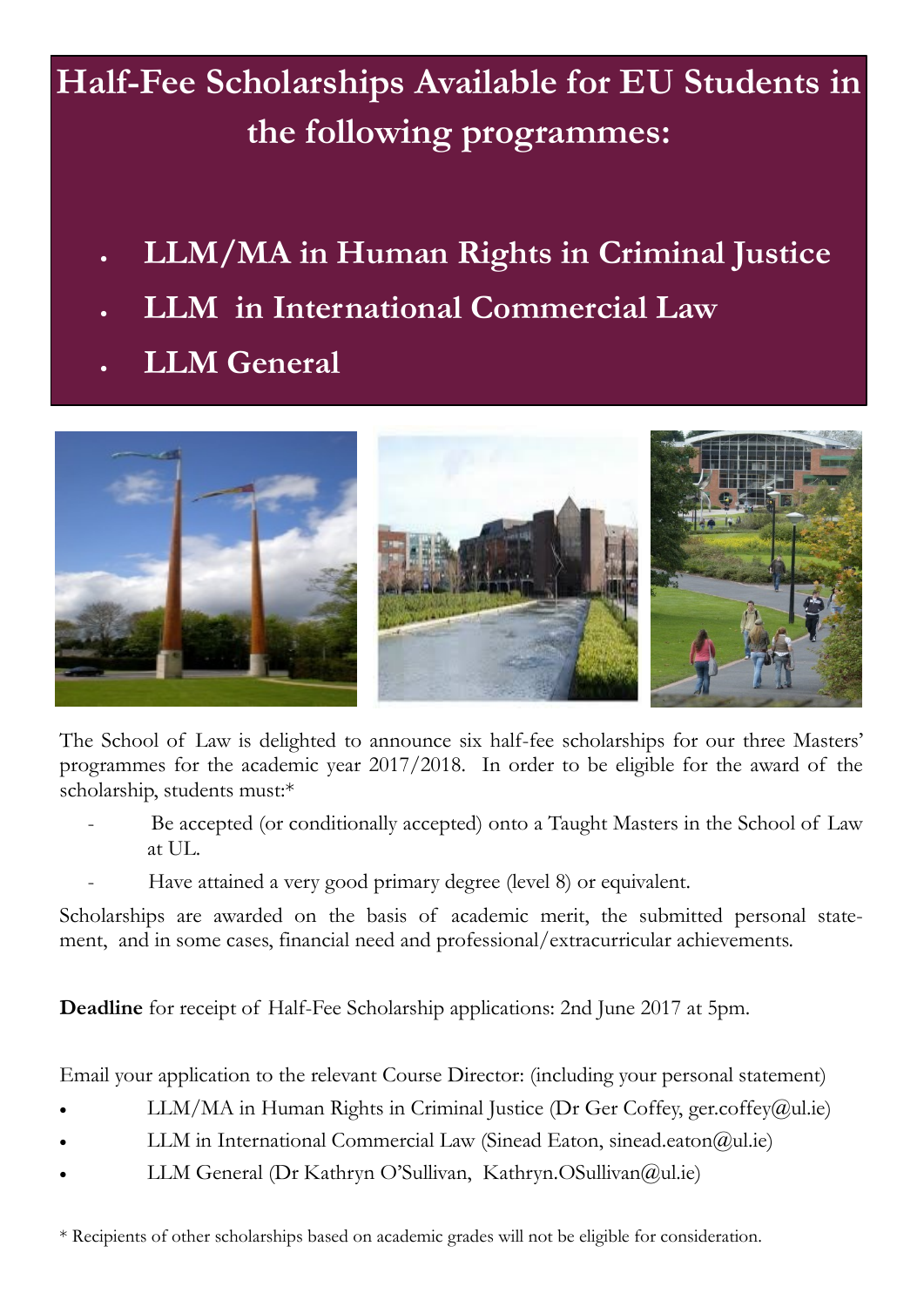## Application form







Name:

Address:

Phone Number:

Email:

Which Masters have you applied for?